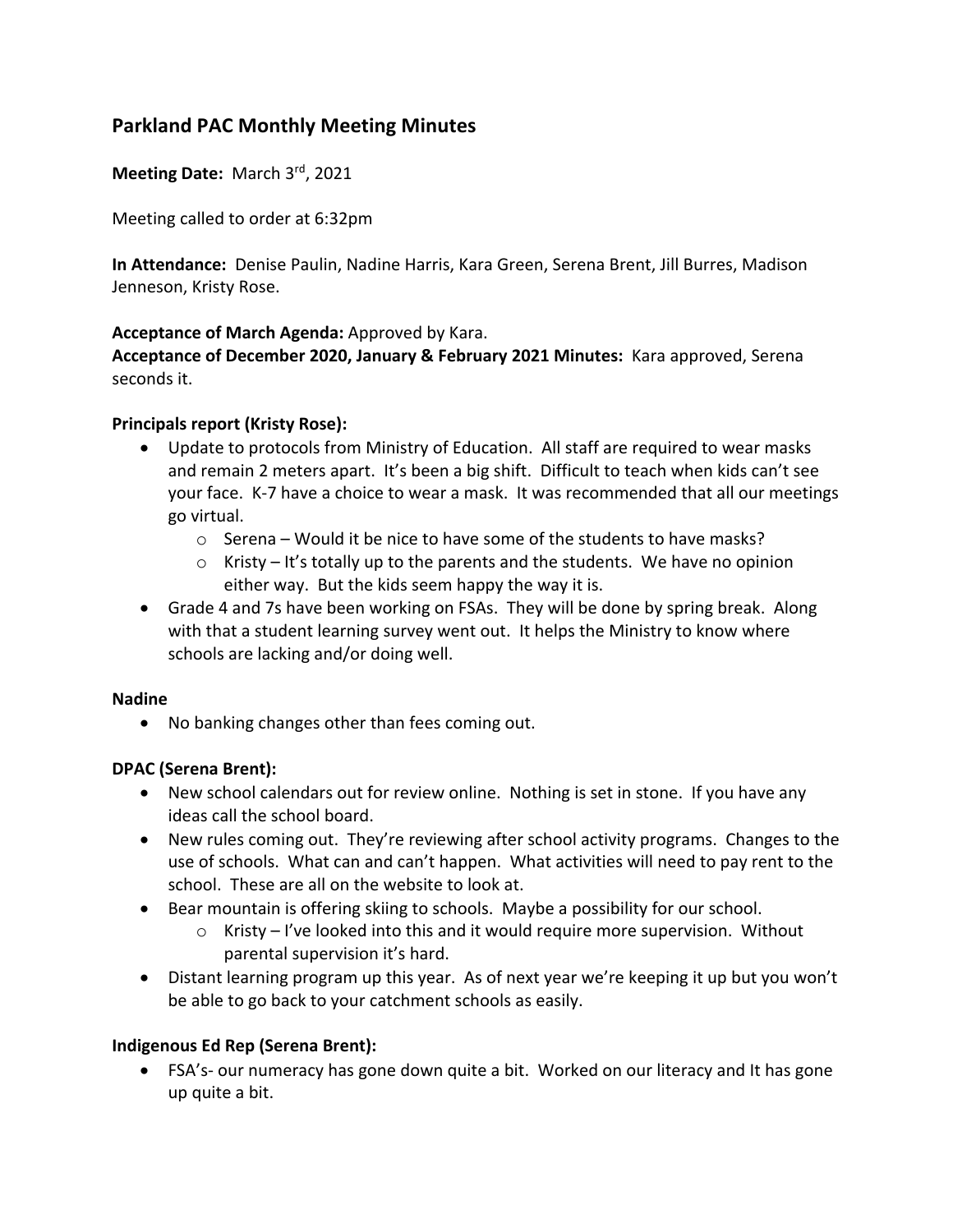- Moose Hide Campaign every school participated. All in support of indigenous women and the Highway of Tears.
- Talked mostly about new restrictions for covid and finishing Enhancement Agreement.
- Board highlights Will send to Jill to put in the PAC binder for anyone to look at.
- There is possibility to rent a 3d printer for the school.

## **Old Business**

## **Fundraisers**

- Pizza orders just sold 100 pizzas. We almost had to cancel. Coming in March  $10^{th}$  to Baytree.
	- $\circ$  Kara Will check with Korey if he can help with pickup.
	- $\circ$  Nadine Can help with sorting and picking up.
	- o Kristy We'll set up 3 tables for sorting.
	- $\circ$  Denise Will let Parents know that pick up is no later than 2pm.
- Nominations for PAC Treasurer Korey Green was the only one I received.
	- $\circ$  Kara He will definitely do it. Couldn't make the meeting tonight.
	- $\circ$  Denise We'll have to table the election till next meeting then.
- No Bank changes until new treasurer elected. Will take Stephanie's name off and put the new treasurer on there.
- Gaming grant Getting it organized.
- Grade 7 hoodies
	- $\circ$  Nadine touched base with grade 7 parents. Designing their own number for their hoodie. Everyone was for it.
	- $\circ$  Kristy Can we order them all up?
	- $\circ$  Nadine I think they'll be fine with that. Same colour, same hoodie as last year. \$65 budget.
	- $\circ$  Denise If the same hoodies have gone up in price bring it back to us.
	- $\circ$  Nadine It might be more expensive with doing their own designs.

### **New Business**

- Madison Some people don't want to fundraise and would rather just donate money.
	- $\circ$  Denise You are always welcome to donate. We never expect people to have to fundraise. You can also be issued a receipt. There will always be fundraising going home and parents can decide. The only way for word to go out would be word of mouth.
	- o Kara I second Madison to let parents know this is an option. A process or notice to go out stating this is an option.
	- $\circ$  Denise If you want to donate to the PAC, bring it to the next PAC meeting. Some people like to donate once per year. Nadine and I will write something up and get it sent out to parents.
	- $\circ$  Madison No obligation for sure for parents to donate money. Just would be easier for some.
- Serena I cannot set up these zoom meetings on my phone.